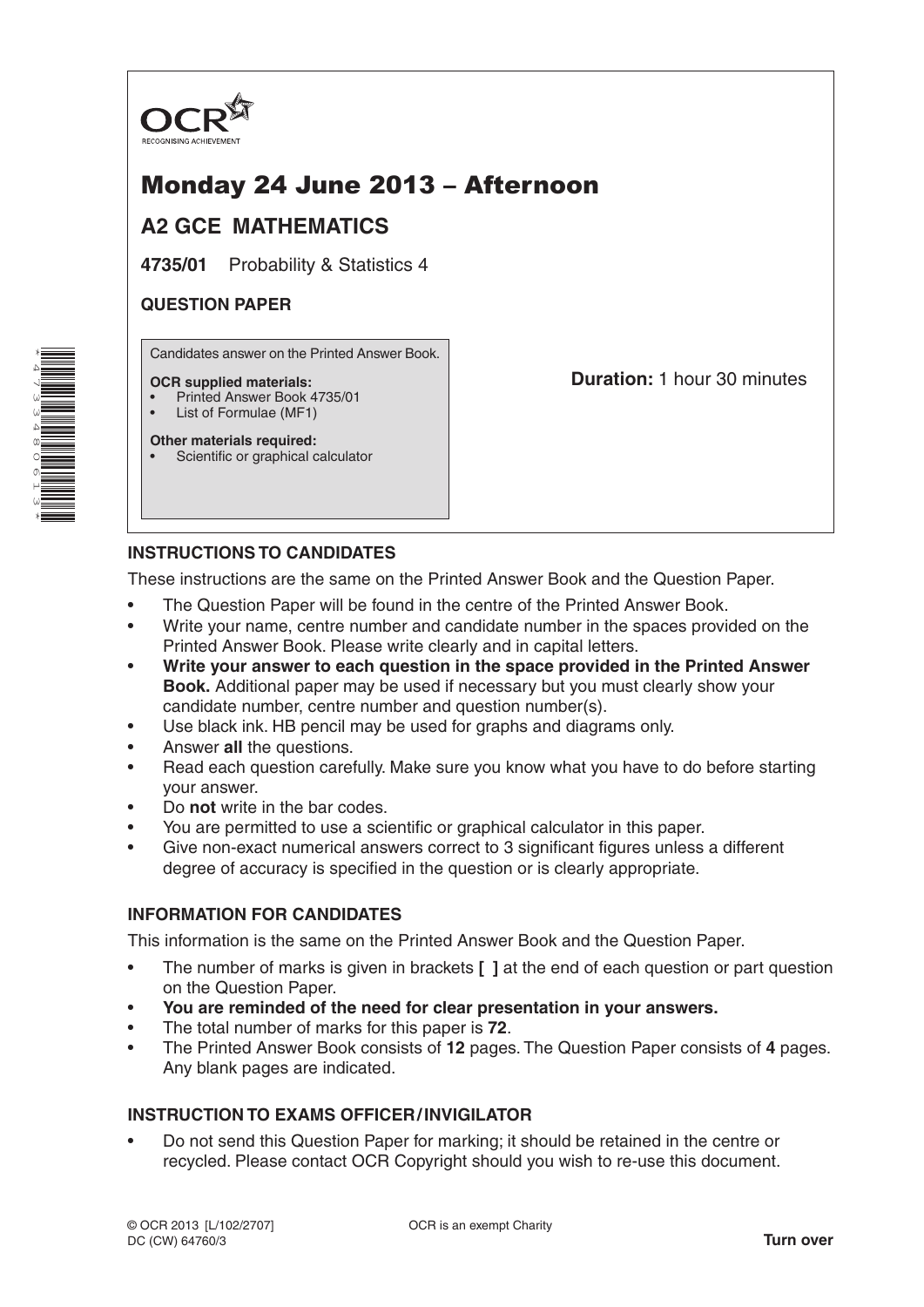| I |  |  |
|---|--|--|
|   |  |  |
|   |  |  |
|   |  |  |



An unbiased coin is tossed three times. The random variables *F* and *S* denote the total number of heads that occur in the first two tosses and the total number of heads that occur in the last two tosses respectively. The table above shows the joint probability distribution of *F* and *S*.

(i) Show how the entry 
$$
\frac{1}{4}
$$
 in the table is obtained. [2]

(ii) Find 
$$
\text{Cov}(F, S)
$$
. [6]

**2**  Two drugs, I and II, for alleviating hay fever are trialled in a hospital on each of 12 volunteer patients. Each received drug I on one day and drug II on a different day. After receiving a drug, the number of times each patient sneezed over a period of one hour was noted. The results are given in the table.

| Patient                                                     | $1 \mid 2 \mid$ | 4 | $\frac{1}{5}$ | 6 <sup>1</sup> | 7 <sup>1</sup> | 8 <sup>1</sup> | 9   10   11   12                 |   |    |
|-------------------------------------------------------------|-----------------|---|---------------|----------------|----------------|----------------|----------------------------------|---|----|
| Drug I   11   34   19   16   10   29   6   17   20   13   4 |                 |   |               |                |                |                |                                  |   | 25 |
| Drug II   12   20   10   18   3                             |                 |   |               | 21             |                |                | $9 \mid 13 \mid 10 \mid 19 \mid$ | 9 | 12 |

The patients may be considered to be a random sample of all hay fever sufferers. A researcher believes that patients taking drug II sneeze less than patients taking drug I.

Test this belief using the Wilcoxon signed rank test at the 5% significance level. **[7]**

**3**  The continuous random variable *X* has probability density function given by

$$
f(x) = \begin{cases} \frac{1}{4}xe^{-\frac{1}{2}x} & x \ge 0, \\ 0 & \text{otherwise.} \end{cases}
$$

- **(i)** Show that the moment generating function of *X* is  $(1 2t)^{-2}$  for  $t < \frac{1}{2}$ , and state why the condition  $t < \frac{1}{2}$  is necessary. **[6]** 
	- **(ii)** Use the moment generating function to find  $\text{Var}(X)$ . [3]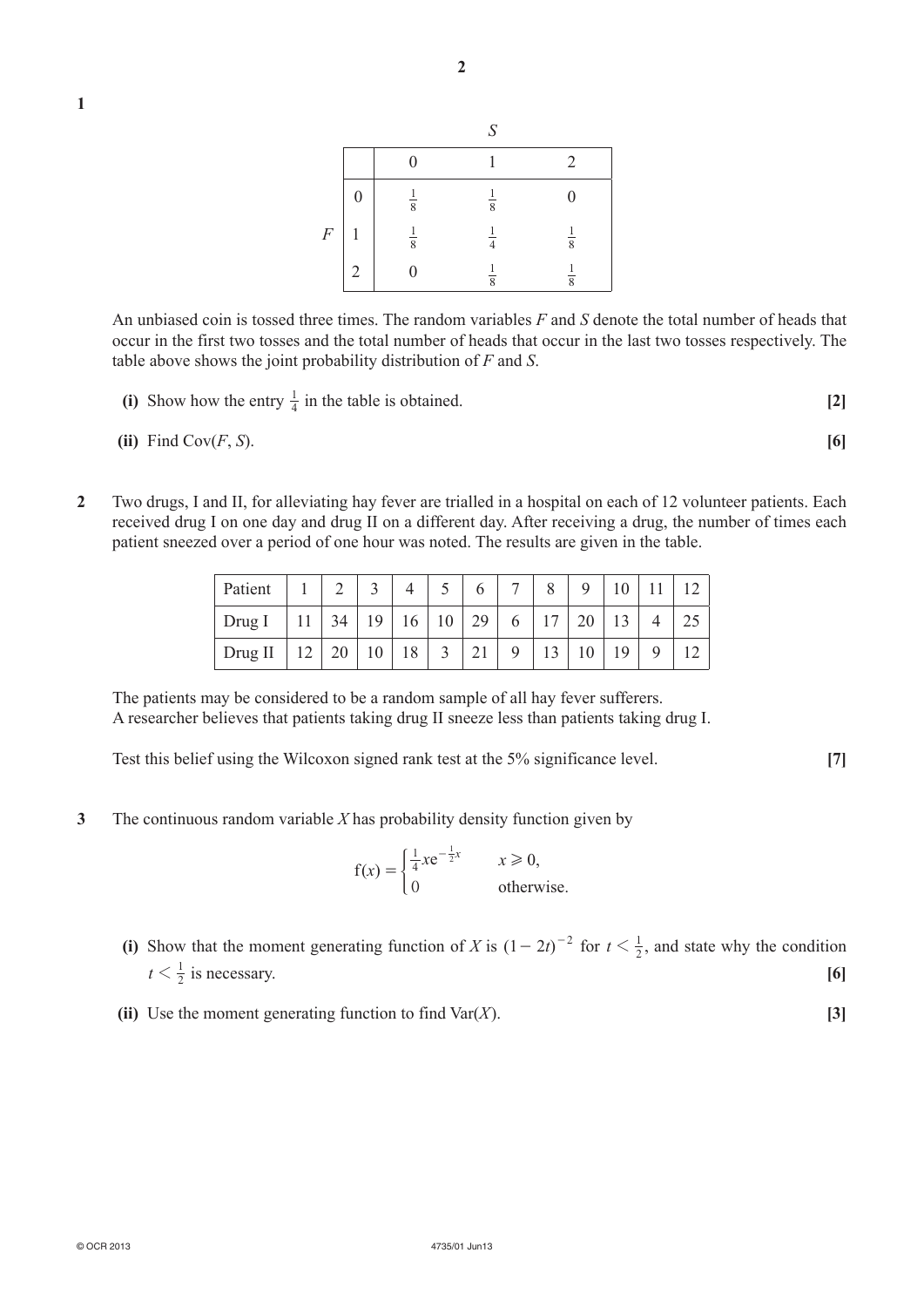**4**  The effect of water salinity on the growth of a type of grass was studied by a biologist. A random sample of 22 seedlings was divided into two groups *A* and *B*, each of size 11. Group *A* was treated with water of 0% salinity and group *B* was treated with water of 0.5% salinity. After three weeks the height (in cm) of each seedling was measured with the following results, which are ordered for convenience.

| Group A 8.6 9.4 9.7 9.8 10.1 10.5 11.0 11.2 11.8 12.7 12.9 |  |  |  |  |  |  |
|------------------------------------------------------------|--|--|--|--|--|--|
| Group B 7.4 8.4 8.5 8.8 9.2 9.3 9.5 9.9 10.0 11.1 11.3     |  |  |  |  |  |  |

Jeffery was asked to test whether the two treatments resulted, on average, in a difference in growth. He chose the Wilcoxon rank sum test.

- **(i)**  Justify Jeffery's choice of test. **[1]**
- **(ii)** Carry out the test at the 5% significance level. **[9]**
- **5**  The discrete random variable *U* has probability distribution given by

$$
P(U=r) = \begin{cases} \frac{1}{16} \binom{4}{r} & r = 0, 1, 2, 3, 4, \\ 0 & \text{otherwise.} \end{cases}
$$

- **(i)** Find and simplify the probability generating function (pgf) of *U*. **[3]**
- **(ii)** Use the pgf to find  $E(U)$  and  $Var(U)$ . **[4]**
- **(iii)** Identify the distribution of *U*, giving the values of any parameters. **[2]**
- **(iv)** Obtain the pgf of *Y*, where  $Y = U^2$ . . **[2]**
- **(v)** State, giving a reason, whether you can obtain the pgf of  $U + Y$  by multiplying the pgf of *U* by the pgf of *Y*. **[1]**
- **6** The continuous random variable *X* has mean  $\mu$  and variance  $\sigma^2$ , and the independent continuous random variable *Y* has mean  $2\mu$  and variance  $3\sigma^2$ . Two observations of *X* and three observations of *Y* are taken and are denoted by  $X_1, X_2, Y_1, Y_2$  and  $Y_3$  respectively.
	- **(i)**  Find the expectation of the sum of these 5 observations and hence construct an unbiased estimator,  $T_1$ , of  $\mu$ . , of  $\mu$ . **[3]**
- (ii) The estimator  $T_2$ , where  $T_2 = X_1 + X_2 + c(Y_1 + Y_2 + Y_3)$ , is an unbiased estimator of  $\mu$ . Find the value of the constant  $c$ . **[2]**
- (iii) Determine which of  $T_1$  and  $T_2$  is more efficient. **[4]** 
	- **(iv)**  Find the values of the constants *a* and *b* for which

 $a(X_1^2 + X_2^2) + b(Y_1^2 + Y_2^2 + Y_3^2)$ 

is an unbiased estimator of  $\sigma^2$ . [4]